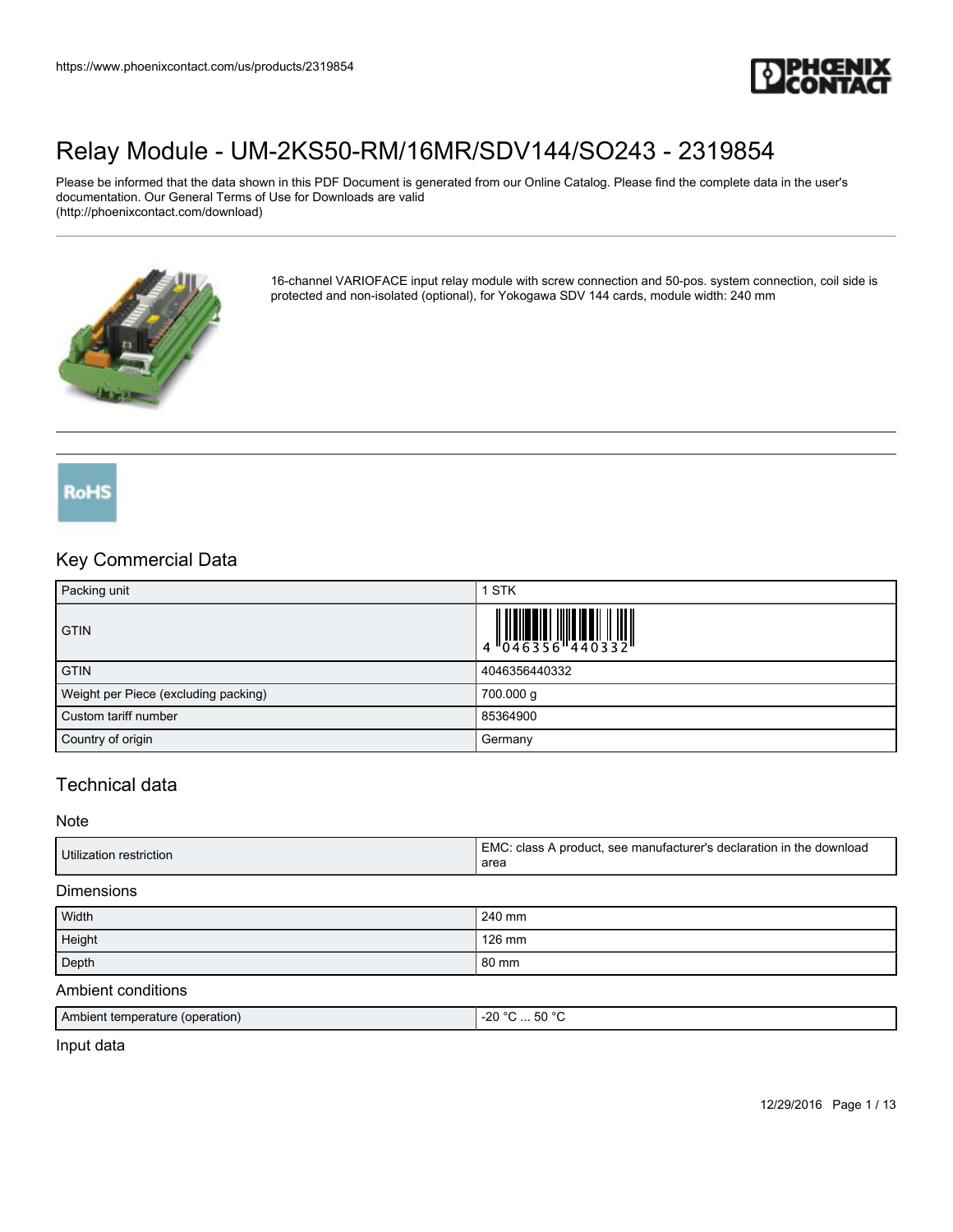

## Technical data

### Input data

| Nominal input voltage $U_{N}$             | 125 V AC (120 V DC; power supply, (P1+, P2+), plug-in fuse (IEC<br>60127-3/IV, 1AT)) |
|-------------------------------------------|--------------------------------------------------------------------------------------|
| Input voltage range in reference to $U_N$ | 0.91.1                                                                               |
| Typical input current at $U_N$            | 4 mA (± 10% per channel, pluggable fuse (IEC 60127-3/IV, 0.05AT))                    |
| Protective circuit/component              | Damping diode                                                                        |
| Type of protection                        | Reverse polarity protection                                                          |
| Protective circuit/component              | Polarity protection diode                                                            |
| Operating voltage display                 | Green LED                                                                            |
| Status display/channel                    | Red LED (fuse failure display)                                                       |

### Output data

| Contact type                | I N/O contact                                                                 |
|-----------------------------|-------------------------------------------------------------------------------|
| Contact material            | AgSnO, hard gold-plated                                                       |
| Maximum switching voltage   | 24 V AC/DC                                                                    |
| Limiting continuous current | 50 mA                                                                         |
| Maximum inrush current      | 1 A (Supply 24 V DC/2 A, (P1+, P2+), pluggable fuse (IEC 60127-3/IV,<br>2AT)) |

### General

| Degree of protection | IP <sub>00</sub> |
|----------------------|------------------|
| Mounting position    | any              |

### Connection data for connection 1

| Connection name                  | Field level                                |
|----------------------------------|--------------------------------------------|
| Connection method                | Screw connection                           |
| Conductor cross section solid    | $10.2$ mm <sup>2</sup> 4 mm <sup>2</sup>   |
| Conductor cross section flexible | $10.2$ mm <sup>2</sup> 2.5 mm <sup>2</sup> |
| Conductor cross section AWG      | 24  12                                     |
| Number of connections            | 2                                          |
| Number of positions              | 20                                         |

### Connection data for connection 2

| Connection name       | l Controller level     |
|-----------------------|------------------------|
| Connection method     | Yokogawa KS-compatible |
| Torque                | $0.5$ Nm               |
| Number of connections |                        |
| Number of positions   | 50                     |

### Connection data for connection 3

| Connection name   | Supply           |
|-------------------|------------------|
| Connection method | Screw connection |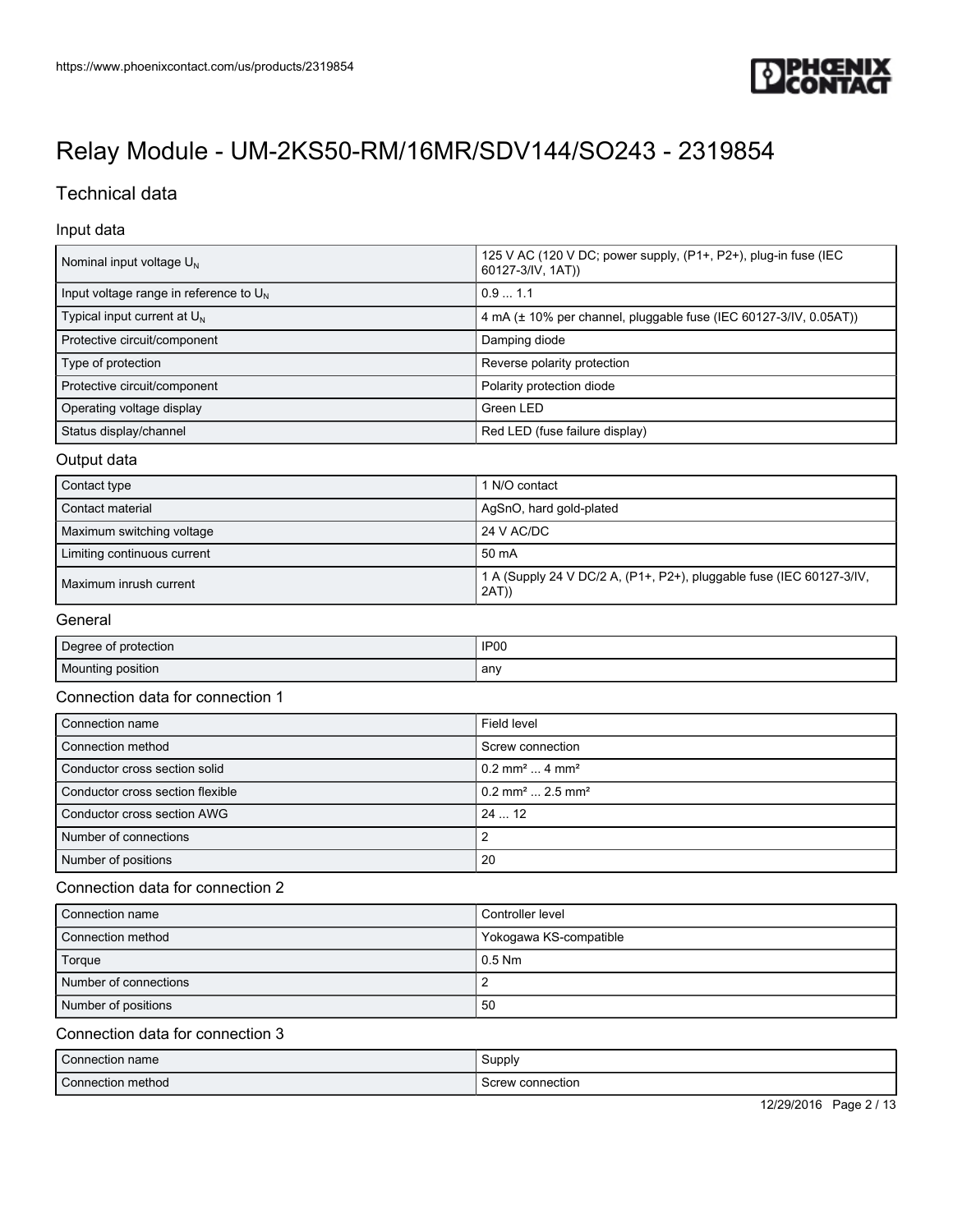

## Technical data

### Connection data for connection 3

| Conductor cross section solid    | $10.34$ mm <sup>2</sup> 2.5 mm <sup>2</sup> |
|----------------------------------|---------------------------------------------|
| Conductor cross section flexible | $10.2$ mm <sup>2</sup> 2.5 mm <sup>2</sup>  |
| l Conductor cross section AWG    | 2412                                        |
| Number of positions              |                                             |

### Supported controller

| Corresponding control  | Yokogawa ProSafe-RS |
|------------------------|---------------------|
| Corresponding I/O card | SDV144              |

### Standards and Regulations

| Designation              | Air clearances and creepage distances, input/output                    |
|--------------------------|------------------------------------------------------------------------|
| Standards/regulations    | DIN EN 50178: 1998-04                                                  |
| Rated insulation voltage | 150 V                                                                  |
| Rated surge voltage      | 4 kV (1.2/50 µs)                                                       |
| Insulation               | Reinforced insulation                                                  |
| Degree of pollution      | 2                                                                      |
| Overvoltage category     | $\mathbf{III}$                                                         |
| Designation              | Air clearances and creepage distances, input K101-K108/input K109-K116 |
| Standards/regulations    | DIN EN 50178: 1998-04                                                  |
| Rated insulation voltage | 150 V                                                                  |
| Rated surge voltage      | 4 kV (1.2/50 µs)                                                       |
| Insulation               | Reinforced insulation                                                  |
| Degree of pollution      | 2                                                                      |
| Overvoltage category     | $\mathbf{III}$                                                         |

### Environmental Product Compliance

| l China RoHS | I Environmentally Friendly Use Period = 50                                                             |
|--------------|--------------------------------------------------------------------------------------------------------|
|              | For details about hazardous substances go to tab "Downloads", Category<br>"Manufacturer's declaration" |

## **Classifications**

### eCl@ss

| eCl@ss 4.0 | 27250313 |
|------------|----------|
| eCl@ss 4.1 | 27250313 |
| eCl@ss 5.0 | 27250313 |
| eCl@ss 5.1 | 27250313 |
| eCl@ss 7.0 | 27141152 |
| eCl@ss 8.0 | 27141152 |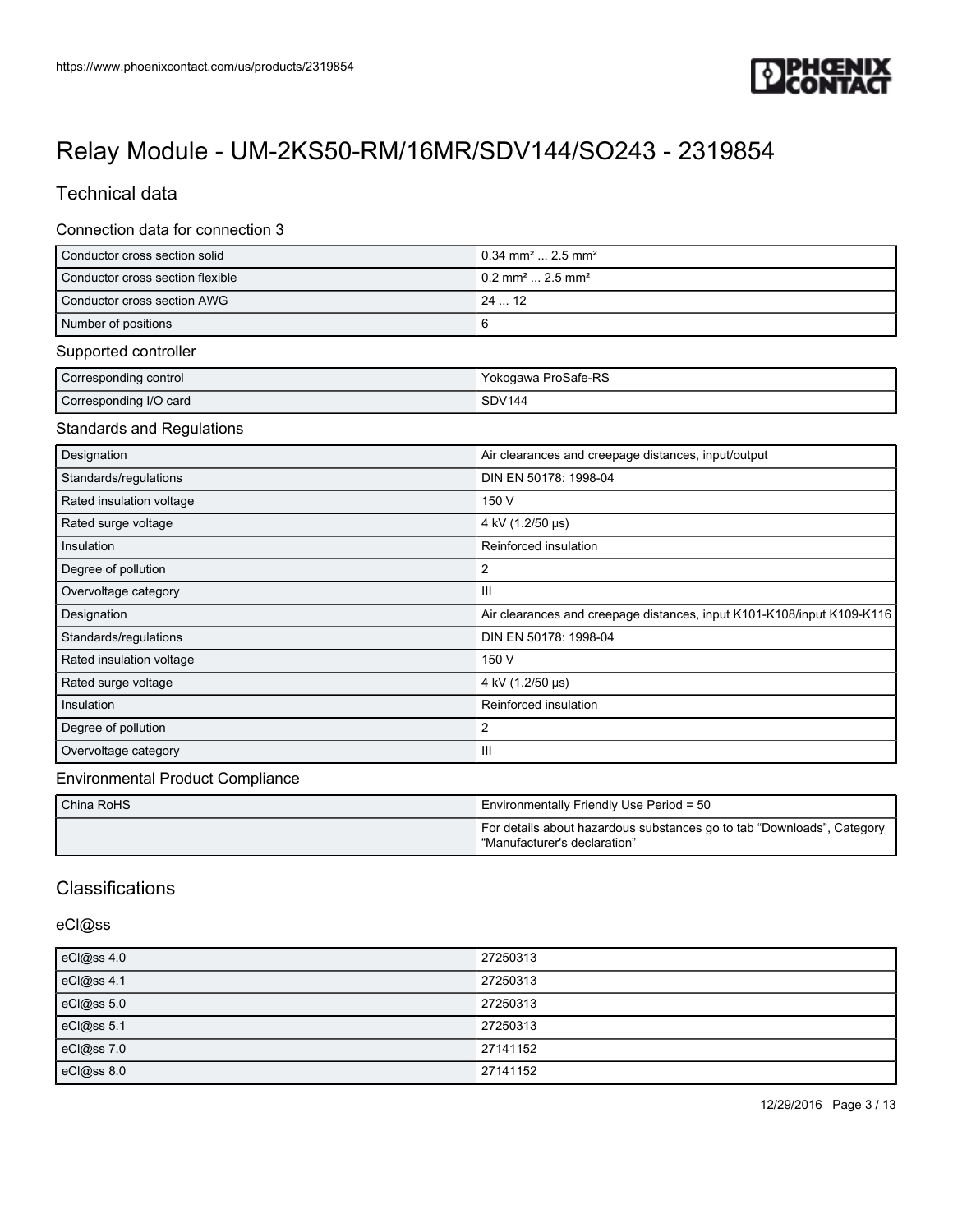

## **Classifications**

#### eCl@ss

| ACI           | $\cdots$ |
|---------------|----------|
| $4$ 22(n)     | . л      |
| $\sim$ $\sim$ | 21141132 |
| <b>ETIM</b>   |          |

#### ETIM

| <b>ETIM 5.0</b> | EC002780       |
|-----------------|----------------|
| <b>ETIM 6.0</b> | 102780<br>$ -$ |

### UNSPSC

| UNSPSC 6.01          | 30211824 |
|----------------------|----------|
| <b>UNSPSC 7.0901</b> | 39121421 |
| UNSPSC 11            | 39121421 |
| <b>UNSPSC 12.01</b>  | 39121421 |
| UNSPSC 13.2          | 39121432 |

### **Accessories**

#### Accessories

Front adapter

[Front adapters - FLK 50-PA/EZ-DR/KS/ 100/YUC - 2900991](https://www.phoenixcontact.com/us/products/2900991)



Cast front adapter with attached round cable and a 50-pos. socket strip injection-molded on both sides for the connection of Yokogawa controllers. Cable length: 1.0 m

[Front adapters - FLK 50-PA/EZ-DR/KS/ 200/YUC - 2314299](https://www.phoenixcontact.com/us/products/2314299)



Cast front adapter with attached round cable and a 50-pos. socket strip injection-molded on both sides for the connection of Yokogawa controllers. Cable length: 2.0 m

[Front adapters - FLK 50-PA/EZ-DR/KS/ 300/YUC - 2314309](https://www.phoenixcontact.com/us/products/2314309)



Cast front adapter with attached round cable and a 50-pos. socket strip injection-molded on both sides for the connection of Yokogawa controllers. Cable length: 3.0 m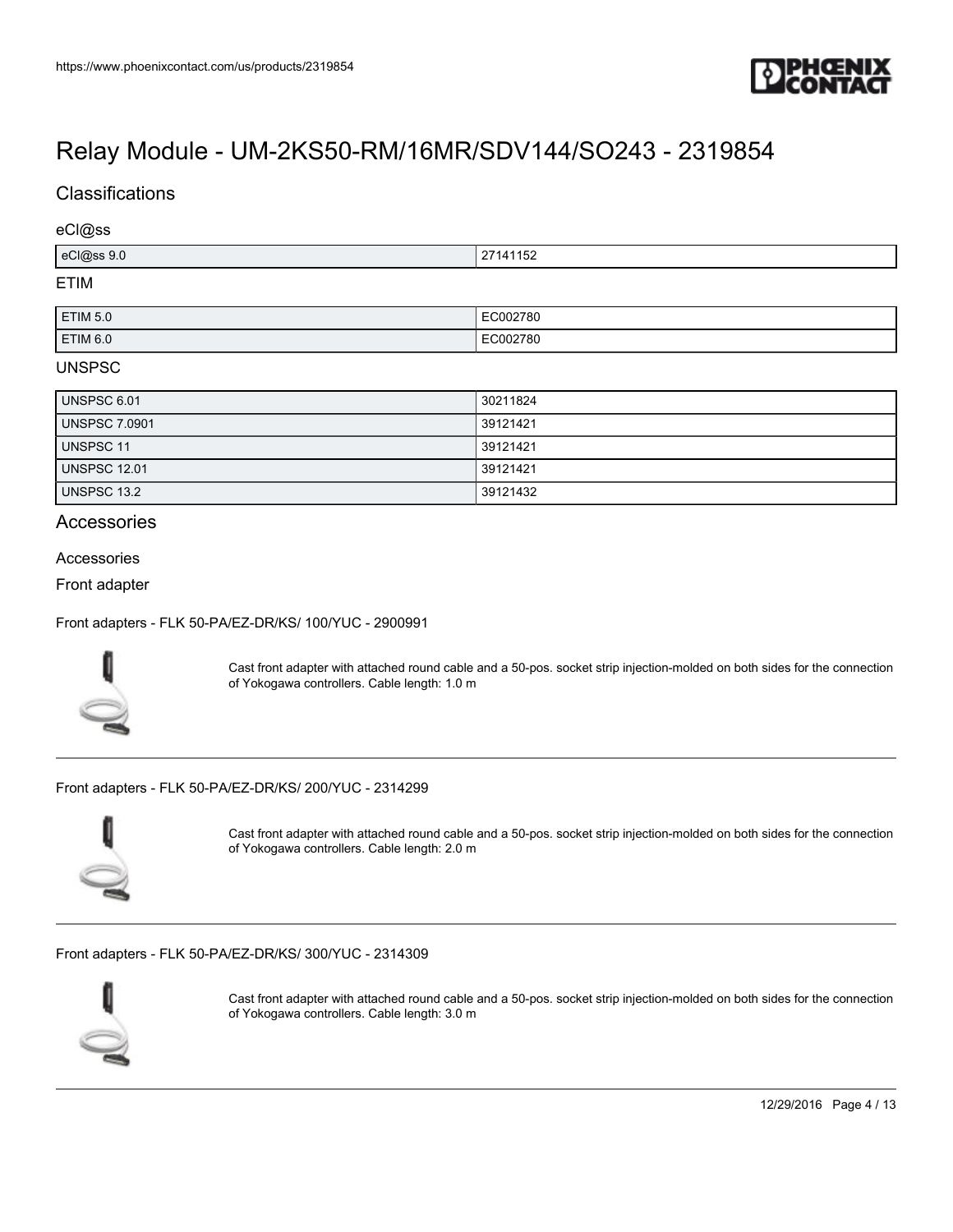

## **Accessories**

[Front adapters - FLK 50-PA/EZ-DR/KS/ 400/YUC - 2314312](https://www.phoenixcontact.com/us/products/2314312)



Cast front adapter with attached round cable and a 50-pos. socket strip injection-molded on both sides for the connection of Yokogawa controllers. Cable length: 4.0 m

[Front adapters - FLK 50-PA/EZ-DR/KS/ 500/YUC - 2321499](https://www.phoenixcontact.com/us/products/2321499)



Cast front adapter with attached round cable and a 50-pos. socket strip injection-molded on both sides for the connection of Yokogawa controllers. Cable length: 5.0 m

[Front adapters - FLK 50-PA/EZ-DR/KS/ 600/YUC - 2314927](https://www.phoenixcontact.com/us/products/2314927)



Cast front adapter with attached round cable and a 50-pos. socket strip injection-molded on both sides for the connection of Yokogawa controllers. Cable length: 6.0 m

[Front adapters - FLK 50-PA/EZ-DR/KS/ 700/YUC - 2321509](https://www.phoenixcontact.com/us/products/2321509)



Cast front adapter with attached round cable and a 50-pos. socket strip injection-molded on both sides for the connection of Yokogawa controllers. Cable length: 7.0 m

[Front adapters - FLK 50-PA/EZ-DR/KS/ 800/YUC - 2314930](https://www.phoenixcontact.com/us/products/2314930)



Cast front adapter with attached round cable and a 50-pos. socket strip injection-molded on both sides for the connection of Yokogawa controllers. Cable length: 8.0 m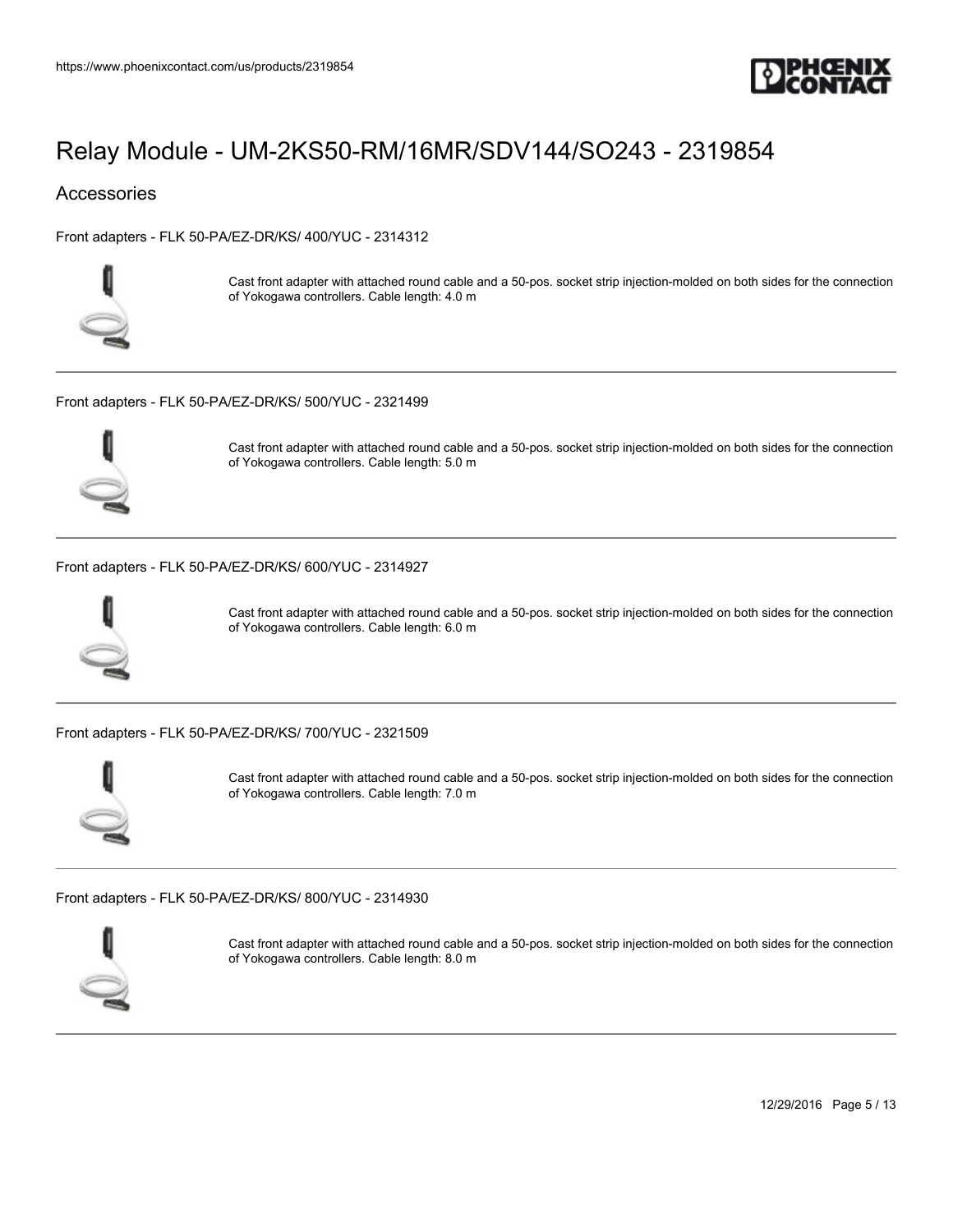

## **Accessories**

[Front adapters - FLK 50-PA/EZ-DR/KS/ 900/YUC - 2321512](https://www.phoenixcontact.com/us/products/2321512)



Cast front adapter with attached round cable and a 50-pos. socket strip injection-molded on both sides for the connection of Yokogawa controllers. Cable length: 9.0 m

[Front adapters - FLK 50-PA/EZ-DR/KS/1000/YUC - 2314325](https://www.phoenixcontact.com/us/products/2314325)



Cast front adapter with attached round cable and a 50-pos. socket strip injection-molded on both sides for the connection of Yokogawa controllers. Cable length: 10.0 m

#### [Front adapters - FLK 50-PA/EZ-DR/KS/1100/YUC - 2321389](https://www.phoenixcontact.com/us/products/2321389)



Cast front adapter with attached round cable and a 50-pos. socket strip injection-molded on both sides for the connection of Yokogawa controllers. Cable length: 11.0 m

[Front adapters - FLK 50-PA/EZ-DR/KS/1200/YUC - 2321525](https://www.phoenixcontact.com/us/products/2321525)



Cast front adapter with attached round cable and a 50-pos. socket strip injection-molded on both sides for the connection of Yokogawa controllers. Cable length: 12.0 m

[Front adapters - FLK 50-PA/EZ-DR/KS/1300/YUC - 2321392](https://www.phoenixcontact.com/us/products/2321392)



Cast front adapter with attached round cable and a 50-pos. socket strip injection-molded on both sides for the connection of Yokogawa controllers. Cable length: 13.0 m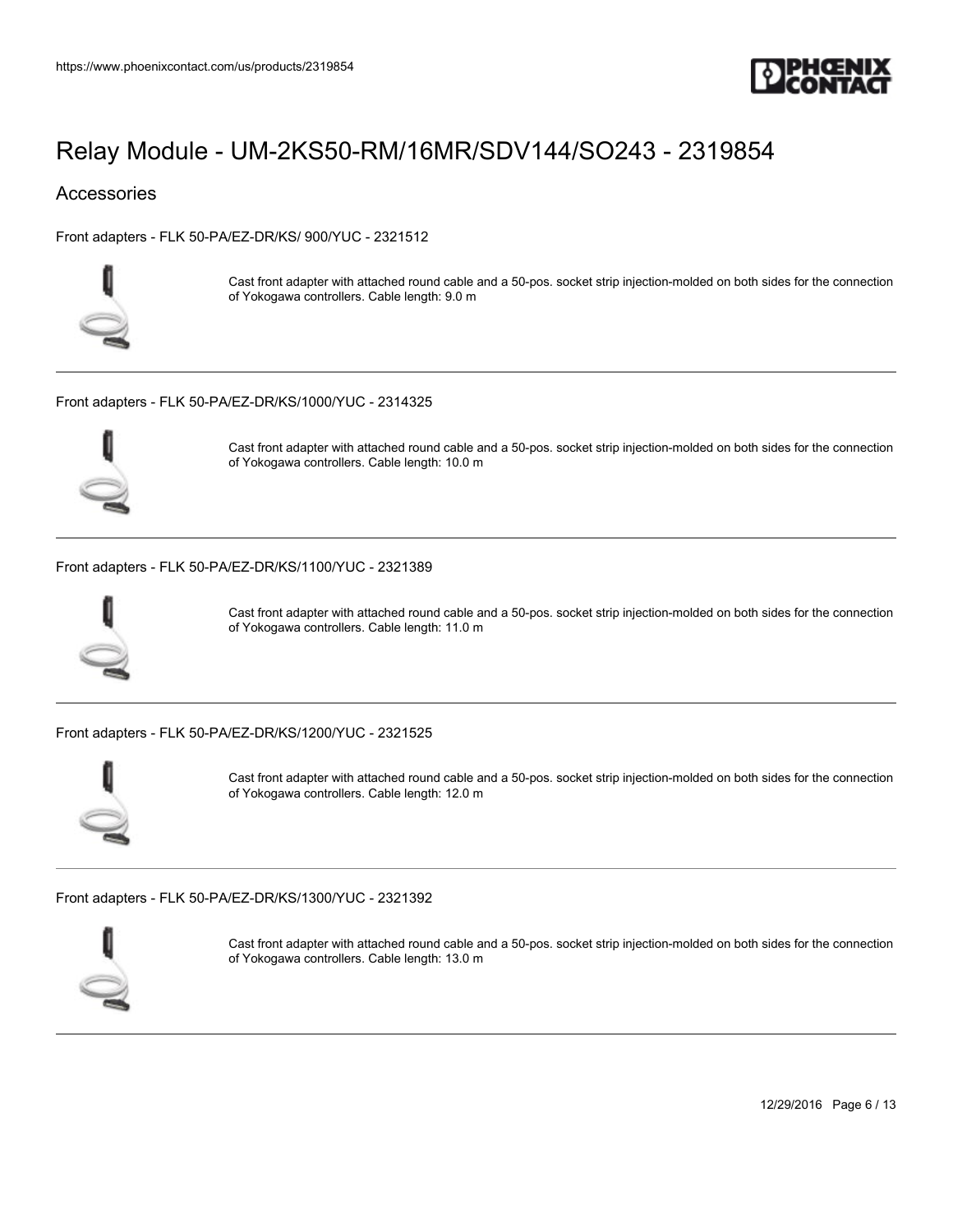

## **Accessories**

[Front adapters - FLK 50-PA/EZ-DR/KS/1400/YUC - 2321402](https://www.phoenixcontact.com/us/products/2321402)



Cast front adapter with attached round cable and a 50-pos. socket strip injection-molded on both sides for the connection of Yokogawa controllers. Cable length: 14.0 m

[Front adapters - FLK 50-PA/EZ-DR/KS/1500/YUC - 2314338](https://www.phoenixcontact.com/us/products/2314338)



Cast front adapter with attached round cable and a 50-pos. socket strip injection-molded on both sides for the connection of Yokogawa controllers. Cable length: 15.0 m

#### [Front adapters - FLK 50-PA/EZ-DR/KS/1600/YUC - 2321538](https://www.phoenixcontact.com/us/products/2321538)



Cast front adapter with attached round cable and a 50-pos. socket strip injection-molded on both sides for the connection of Yokogawa controllers. Cable length: 16.0 m

[Front adapters - FLK 50-PA/EZ-DR/KS/1700/YUC - 2321541](https://www.phoenixcontact.com/us/products/2321541)



Cast front adapter with attached round cable and a 50-pos. socket strip injection-molded on both sides for the connection of Yokogawa controllers. Cable length: 17.0 m

[Front adapters - FLK 50-PA/EZ-DR/KS/1800/YUC - 2321554](https://www.phoenixcontact.com/us/products/2321554)



Cast front adapter with attached round cable and a 50-pos. socket strip injection-molded on both sides for the connection of Yokogawa controllers. Cable length: 18.0 m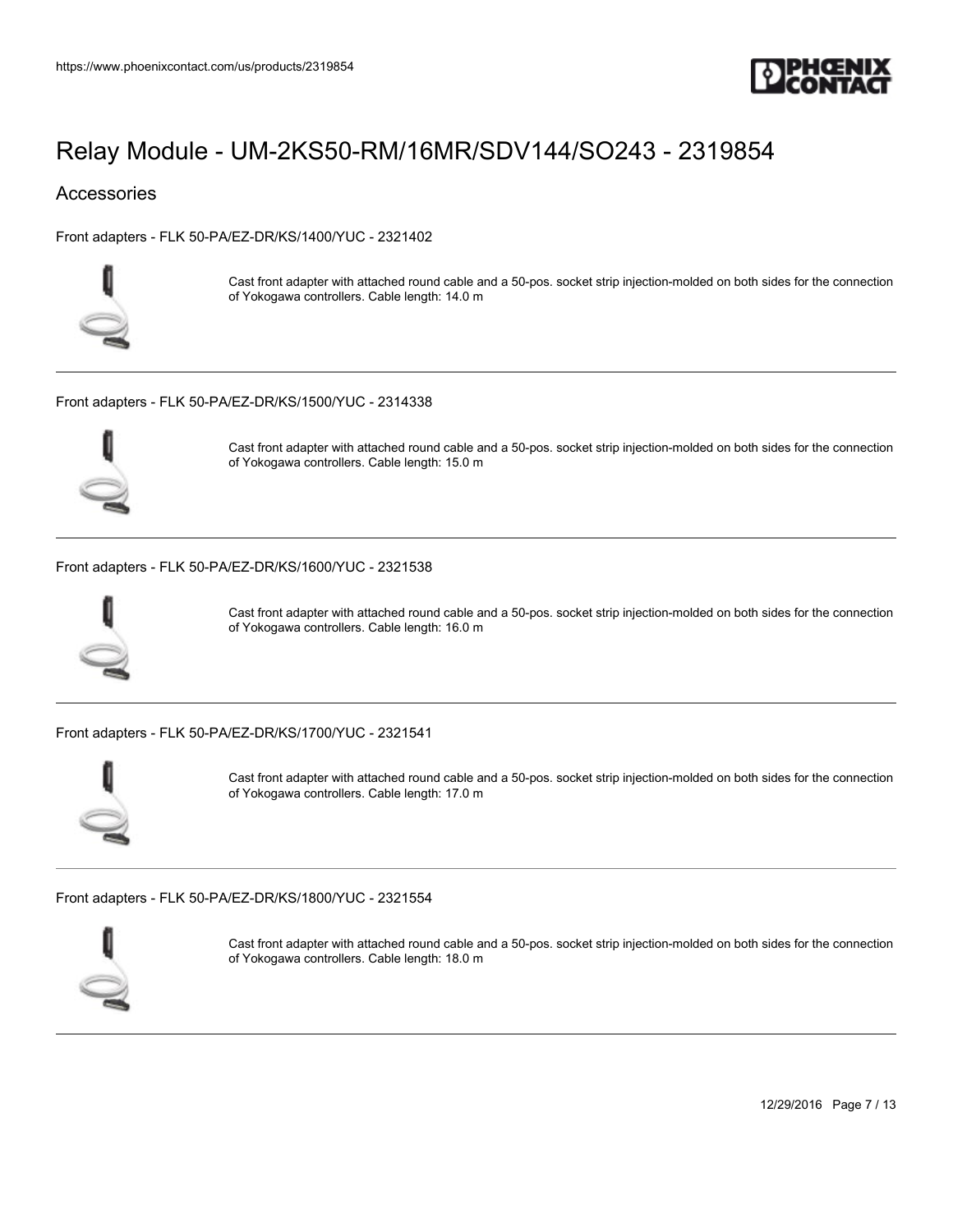

## **Accessories**

[Front adapters - FLK 50-PA/EZ-DR/KS/1900/YUC - 2321567](https://www.phoenixcontact.com/us/products/2321567)



Cast front adapter with attached round cable and a 50-pos. socket strip injection-molded on both sides for the connection of Yokogawa controllers. Cable length: 19.0 m

[Front adapters - FLK 50-PA/EZ-DR/KS/2000/YUC - 2314503](https://www.phoenixcontact.com/us/products/2314503)



Cast front adapter with attached round cable and a 50-pos. socket strip injection-molded on both sides for the connection of Yokogawa controllers. Cable length: 20.0 m

#### [Front adapters - FLK 50-PA/EZ-DR/KS/2500/YUC - 2314516](https://www.phoenixcontact.com/us/products/2314516)



Cast front adapter with attached round cable and a 50-pos. socket strip injection-molded on both sides for the connection of Yokogawa controllers. Cable length: 25.0 m

[Front adapters - FLK 50-PA/EZ-DR/KS/3000/YUC - 2314529](https://www.phoenixcontact.com/us/products/2314529)



Cast front adapter with attached round cable and a 50-pos. socket strip injection-molded on both sides for the connection of Yokogawa controllers. Cable length: 30.0 m

[Front adapters - FLK 50-PA/EZ-DR/KS/5000/YUC - 2318981](https://www.phoenixcontact.com/us/products/2318981)



Cast front adapter with attached round cable and a 50-pos. socket strip injection-molded on both sides for the connection of Yokogawa controllers. Cable length: 50.0 m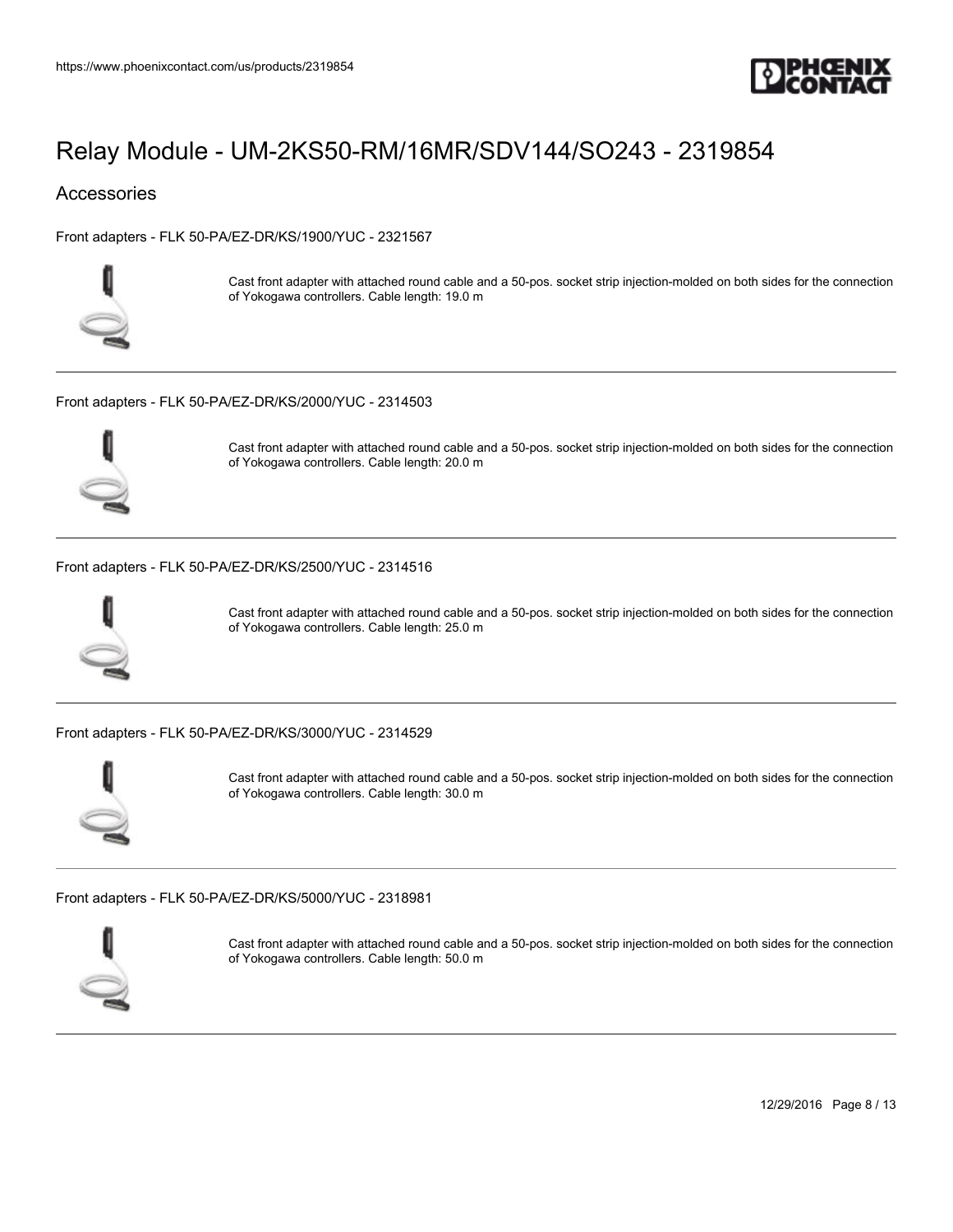

## **Accessories**

[Front adapters - FLK 50-PA/EZ-DR/HF/KS/ 100/YUC - 2904739](https://www.phoenixcontact.com/us/products/2904739)



Cast front adapter with attached, halogen-free round cable and a 50-pos. socket strip injection-molded on both sides for the connection of Yokogawa controllers. Cable length: 1.0 m

[Front adapters - FLK 50-PA/EZ-DR/HF/KS/ 200/YUC - 2904740](https://www.phoenixcontact.com/us/products/2904740)



Cast front adapter with attached, halogen-free round cable and a 50-pos. socket strip injection-molded on both sides for the connection of Yokogawa controllers. Cable length: 2.0 m

#### [Front adapters - FLK 50-PA/EZ-DR/HF/KS/ 300/YUC - 2904741](https://www.phoenixcontact.com/us/products/2904741)



Cast front adapter with attached, halogen-free round cable and a 50-pos. socket strip injection-molded on both sides for the connection of Yokogawa controllers. Cable length: 3.0 m

[Front adapters - FLK 50-PA/EZ-DR/HF/KS/ 400/YUC - 2904742](https://www.phoenixcontact.com/us/products/2904742)



Cast front adapter with attached, halogen-free round cable and a 50-pos. socket strip injection-molded on both sides for the connection of Yokogawa controllers. Cable length: 4.0 m

[Front adapters - FLK 50-PA/EZ-DR/HF/KS/ 500/YUC - 2904636](https://www.phoenixcontact.com/us/products/2904636)



Cast front adapter with attached, halogen-free round cable and a 50-pos. socket strip injection-molded on both sides for the connection of Yokogawa controllers. Cable length: 5.0 m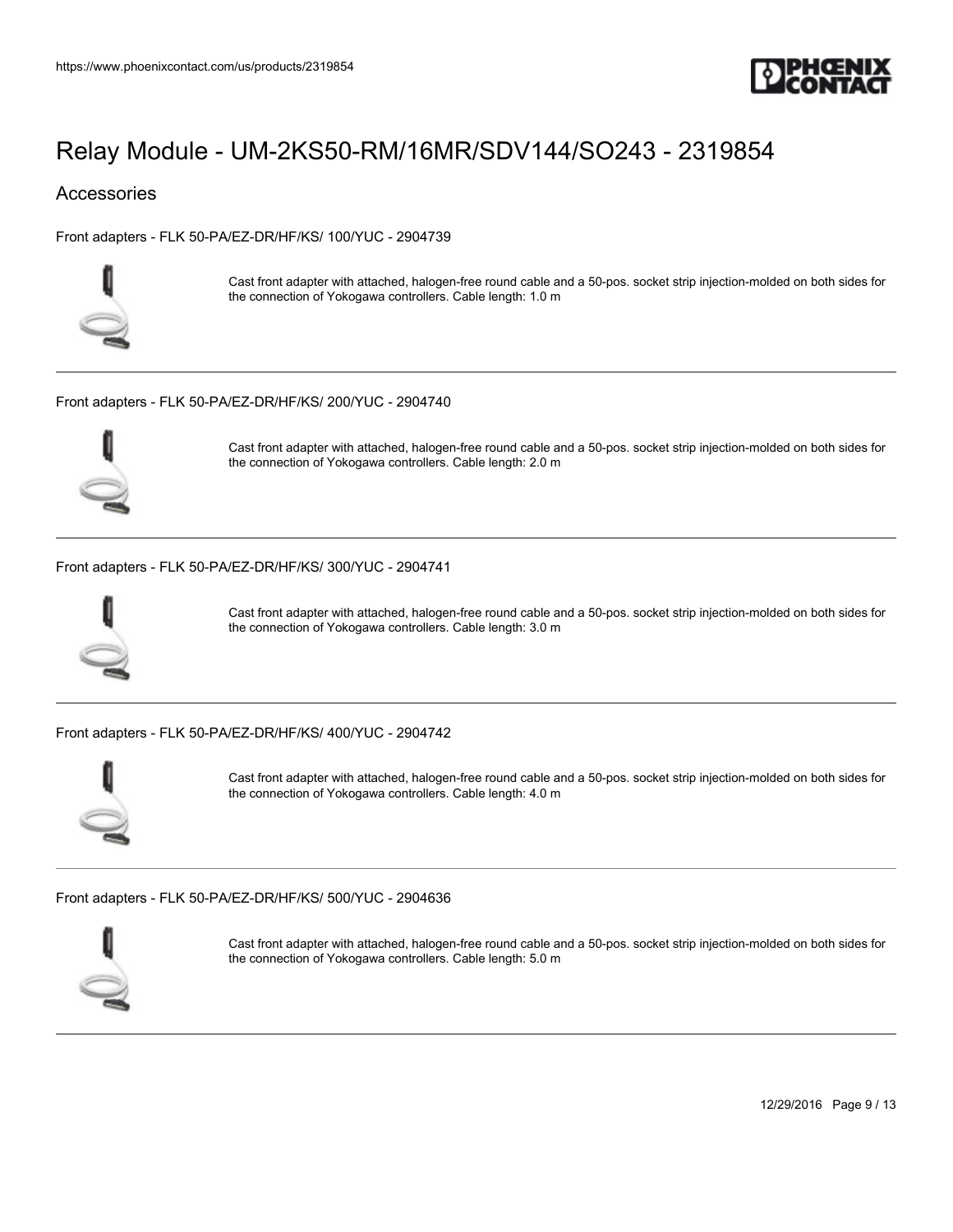

## **Accessories**

[Front adapters - FLK 50-PA/EZ-DR/HF/KS/ 600/YUC - 2904743](https://www.phoenixcontact.com/us/products/2904743)



Cast front adapter with attached, halogen-free round cable and a 50-pos. socket strip injection-molded on both sides for the connection of Yokogawa controllers. Cable length: 60.0 m

[Front adapters - FLK 50-PA/EZ-DR/HF/KS/ 700/YUC - 2904744](https://www.phoenixcontact.com/us/products/2904744)



Cast front adapter with attached, halogen-free round cable and a 50-pos. socket strip injection-molded on both sides for the connection of Yokogawa controllers. Cable length: 7.0 m

#### [Front adapters - FLK 50-PA/EZ-DR/HF/KS/ 800/YUC - 2904745](https://www.phoenixcontact.com/us/products/2904745)



Cast front adapter with attached, halogen-free round cable and a 50-pos. socket strip injection-molded on both sides for the connection of Yokogawa controllers. Cable length: 8.0 m

[Front adapters - FLK 50-PA/EZ-DR/HF/KS/ 900/YUC - 2904746](https://www.phoenixcontact.com/us/products/2904746)



Cast front adapter with attached, halogen-free round cable and a 50-pos. socket strip injection-molded on both sides for the connection of Yokogawa controllers. Cable length: 9.0 m

[Front adapters - FLK 50-PA/EZ-DR/HF/KS/1000/YUC - 2904637](https://www.phoenixcontact.com/us/products/2904637)



Cast front adapter with attached, halogen-free round cable and a 50-pos. socket strip injection-molded on both sides for the connection of Yokogawa controllers. Cable length: 10.0 m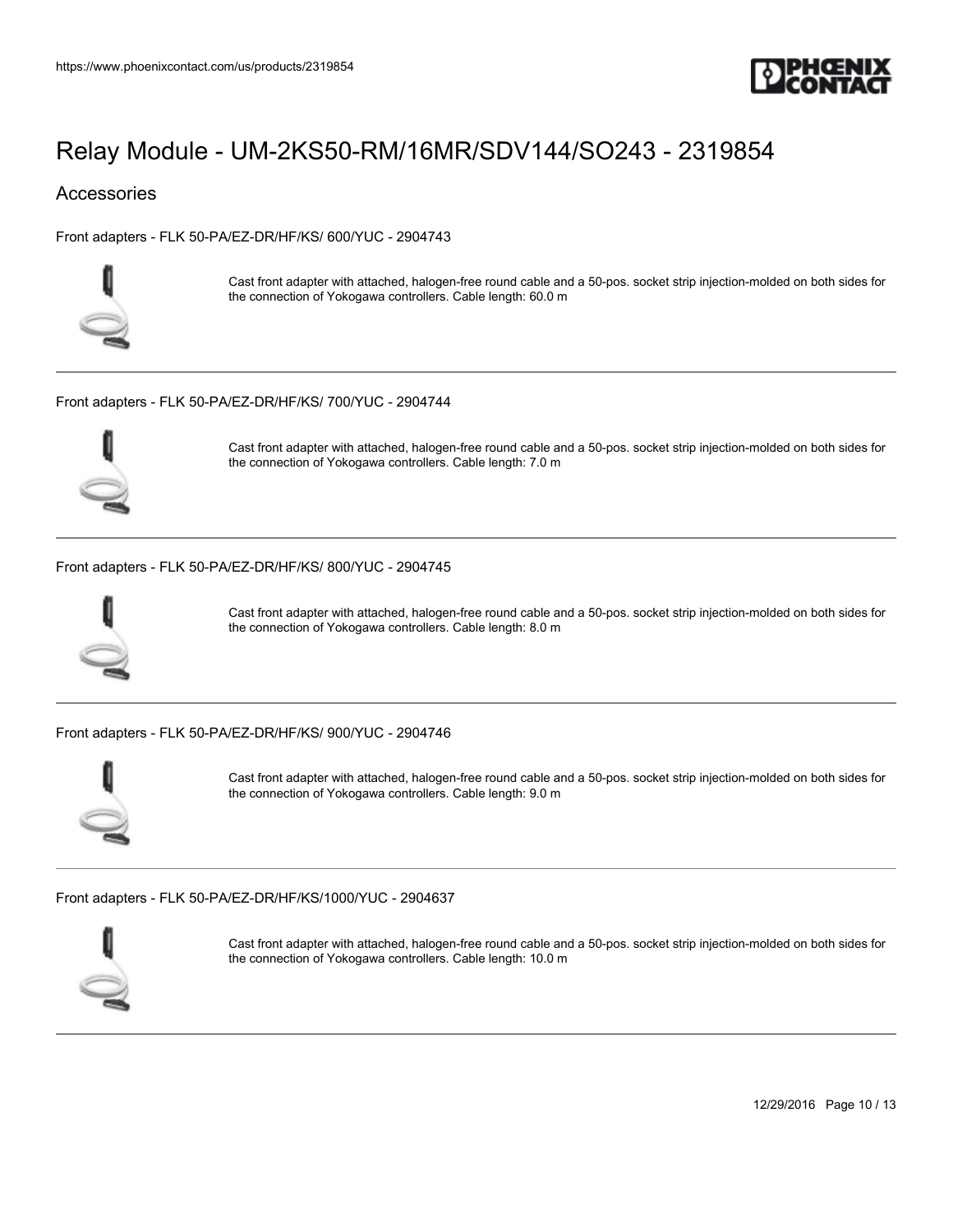

## **Accessories**

[Front adapters - FLK 50-PA/EZ-DR/HF/KS/1500/YUC - 2904638](https://www.phoenixcontact.com/us/products/2904638)



Cast front adapter with attached, halogen-free round cable and a 50-pos. socket strip injection-molded on both sides for the connection of Yokogawa controllers. Cable length: 15.0 m

[Front adapters - FLK 50-PA/EZ-DR/HF/KS/2000/YUC - 2904487](https://www.phoenixcontact.com/us/products/2904487)



Cast front adapter with attached, halogen-free round cable and a 50-pos. socket strip injection-molded on both sides for the connection of Yokogawa controllers. Cable length: 20.0 m

#### [Front adapters - FLK 50-PA/EZ-DR/HF/KS/2500/YUC - 2904639](https://www.phoenixcontact.com/us/products/2904639)



Cast front adapter with attached, halogen-free round cable and a 50-pos. socket strip injection-molded on both sides for the connection of Yokogawa controllers. Cable length: 25.0 m

[Front adapters - FLK 50-PA/EZ-DR/HF/KS/3000/YUC - 2904640](https://www.phoenixcontact.com/us/products/2904640)



Cast front adapter with attached, halogen-free round cable and a 50-pos. socket strip injection-molded on both sides for the connection of Yokogawa controllers. Cable length: 30.0 m

[Front adapters - FLK 50-PA/EZ-DR/HF/KS/3500/YUC - 2904641](https://www.phoenixcontact.com/us/products/2904641)



Cast front adapter with attached, halogen-free round cable and a 50-pos. socket strip injection-molded on both sides for the connection of Yokogawa controllers. Cable length: 35.0 m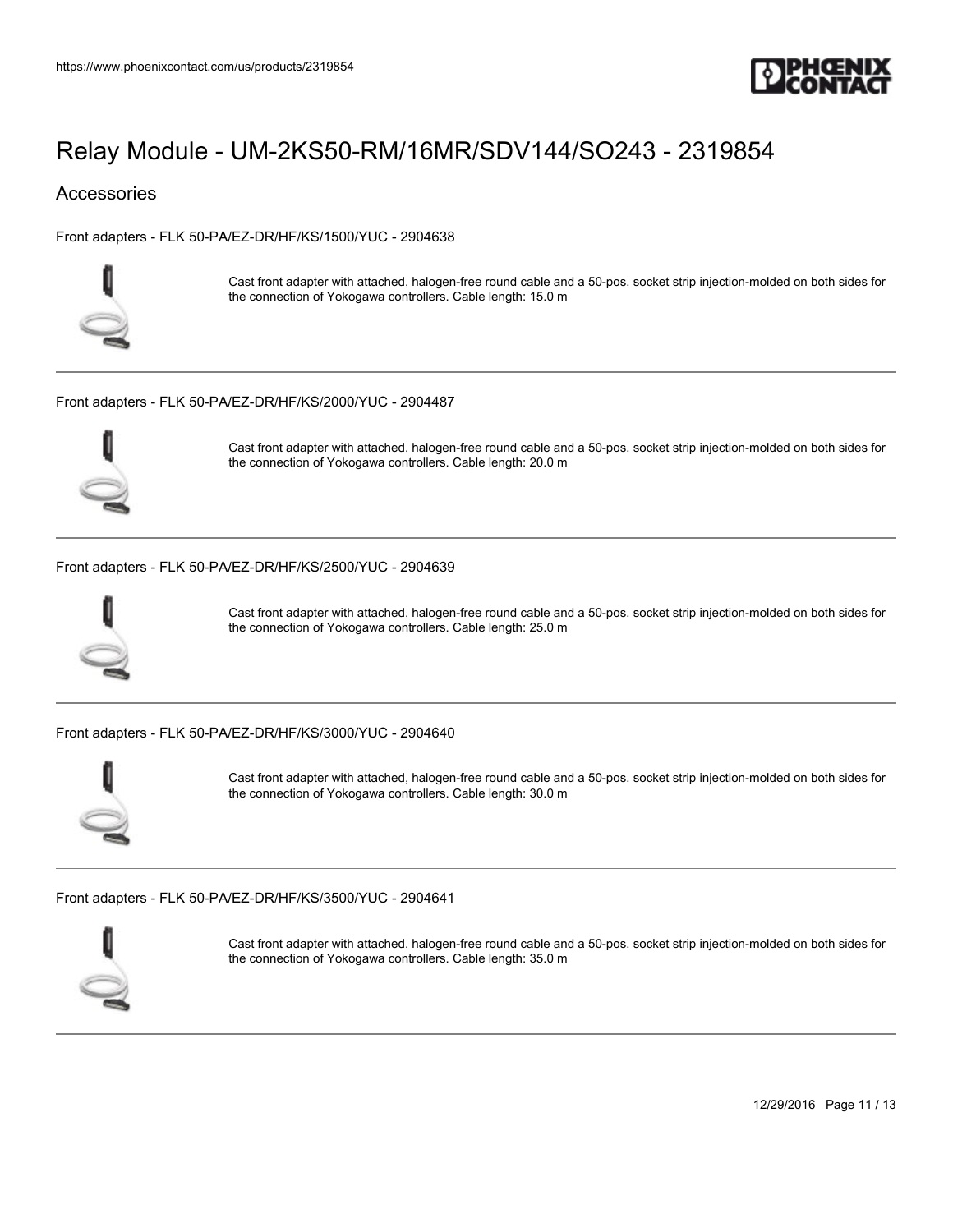

## **Accessories**

[Front adapters - FLK 50-PA/EZ-DR/HF/KS/4000/YUC - 2904642](https://www.phoenixcontact.com/us/products/2904642)



Cast front adapter with attached, halogen-free round cable and a 50-pos. socket strip injection-molded on both sides for the connection of Yokogawa controllers. Cable length: 40.0 m

[Front adapters - FLK 50-PA/EZ-DR/HF/KS/4500/YUC - 2904643](https://www.phoenixcontact.com/us/products/2904643)



Cast front adapter with attached, halogen-free round cable and a 50-pos. socket strip injection-molded on both sides for the connection of Yokogawa controllers. Cable length: 45.0 m

[Front adapters - FLK 50-PA/EZ-DR/HF/KS/5000/YUC - 2904644](https://www.phoenixcontact.com/us/products/2904644)



Cast front adapter with attached, halogen-free round cable and a 50-pos. socket strip injection-molded on both sides for the connection of Yokogawa controllers. Cable length: 50.0 m

Fuse

[Fuse set - VF-SI/TR5/2AT - 2900996](https://www.phoenixcontact.com/us/products/2900996)



Fuse set, Number: 8 Pcs., Fuse type: Fuse (TR5), Nominal current: 2 A, Tripping characteristic: slow-blow (T)

[Fuse set - VF-SI/TR5/0,05AT - 2900999](https://www.phoenixcontact.com/us/products/2900999)



Fuse set, Number: 8 Pcs., Fuse type: Fuse (TR5), Nominal current: 0.05 A, Tripping characteristic: slow-blow (T)